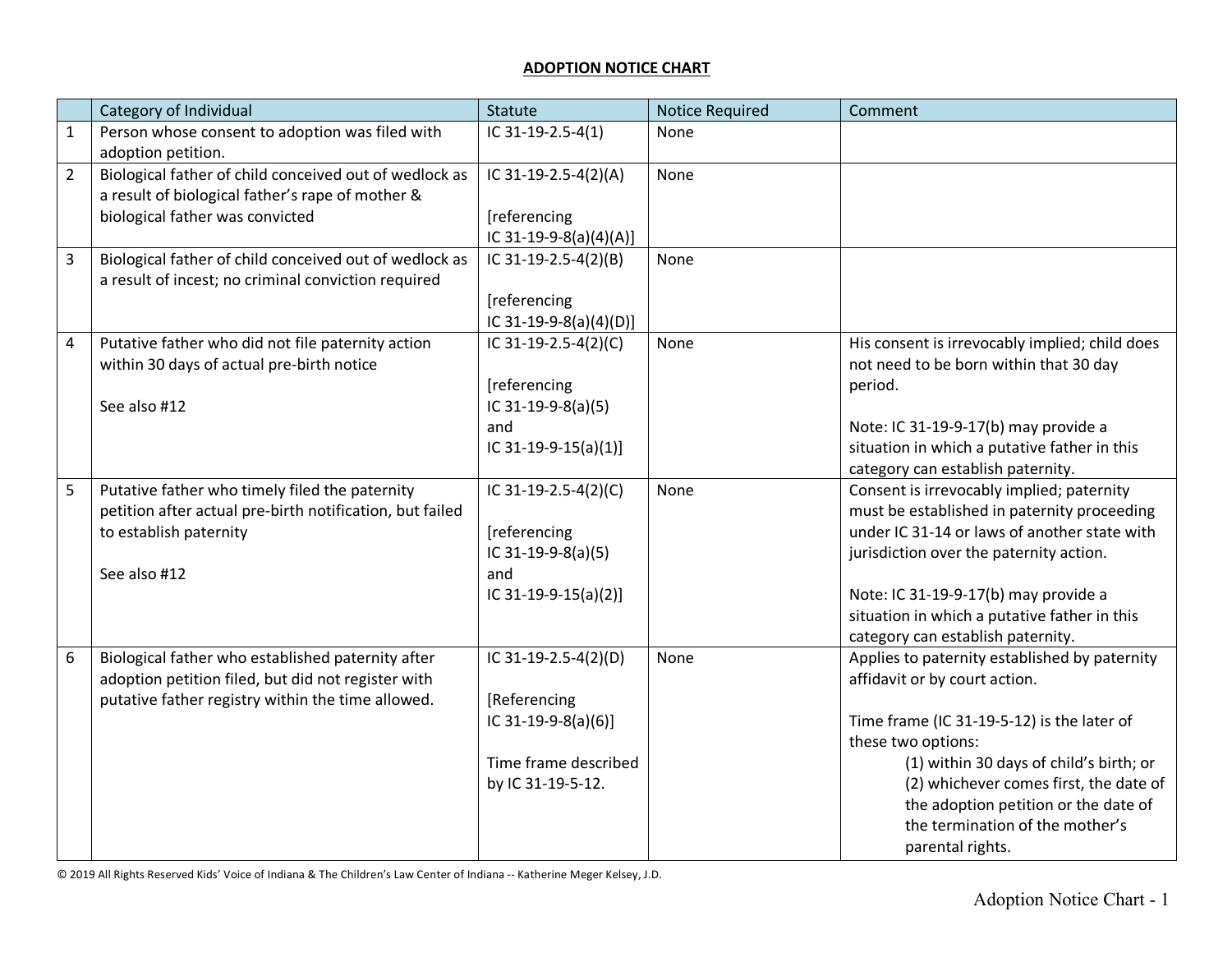|                | Category of Individual                             | <b>Statute</b>         | <b>Notice Required</b>      | Comment                                           |
|----------------|----------------------------------------------------|------------------------|-----------------------------|---------------------------------------------------|
| $\overline{7}$ | A parent who has relinquished the right to consent | IC 31-19-2.5-(4)(2)(E) | <b>CONFLICTING ANSWERS;</b> | IC 31-19-2.5- $(4)(2)(E)$ states that notice does |
|                | as provided in IC 31-19-9.                         |                        | best practice is to         | not need to be given to parents whose             |
|                |                                                    | [referencing IC 31-19- | examine statute under       | consent is not needed under IC 31-19-9-           |
|                |                                                    | $9-8(a)(7)]$           | which parent                | 8(a)(7), and that statute provides that notice    |
|                |                                                    |                        | relinquished right to       | does not need to be given to a parent who         |
|                |                                                    |                        | consent to determine if     | has relinquished the right to consent as          |
|                |                                                    |                        | there is any notice         | provided in IC 31-19-9, which is the entire       |
|                |                                                    |                        | provision or                | consent chapter.                                  |
|                |                                                    |                        | requirement.                |                                                   |
|                |                                                    |                        |                             | IC 31-19-9-8(a)(7) could reference IC 31-19-9-    |
|                |                                                    |                        |                             | $2(c)$ , in which case, there may not be a notice |
|                |                                                    |                        |                             | problem, as this statute refers to consent        |
|                |                                                    |                        |                             | that has already been given at an earlier date    |
|                |                                                    |                        |                             | in the adoption process.                          |
|                |                                                    |                        |                             |                                                   |
|                |                                                    |                        |                             | IC 31-19-9-8(a)(7) could reference IC-31-19-9-    |
|                |                                                    |                        |                             | 9, which provides that "a court shall             |
|                |                                                    |                        |                             | determine that consent to adoption is not         |
|                |                                                    |                        |                             | required from a parent if the: (3) court          |
|                |                                                    |                        |                             | determines, after notice to the convicted         |
|                |                                                    |                        |                             | parent and a hearing, that dispensing with        |
|                |                                                    |                        |                             | the parent's consent to adoption is in the        |
|                |                                                    |                        |                             | child's best interests."                          |
|                |                                                    |                        |                             |                                                   |
|                |                                                    |                        |                             | Other statutes where a conflict may exist         |
|                |                                                    |                        |                             | between the no notice required by IC 31-19-       |
|                |                                                    |                        |                             | $2.5-(4)(2)(E)$ and the notice provision in the   |
|                |                                                    |                        |                             | statute which it ultimately references are:       |
|                |                                                    |                        |                             | IC 31-19-9-10                                     |
|                |                                                    |                        |                             | IC 31-19-9-12                                     |
|                |                                                    |                        |                             | IC 31-19-9-18                                     |
|                |                                                    |                        |                             |                                                   |
|                |                                                    |                        |                             |                                                   |
|                |                                                    |                        |                             |                                                   |
|                |                                                    |                        |                             |                                                   |
|                |                                                    |                        |                             |                                                   |
|                |                                                    |                        |                             |                                                   |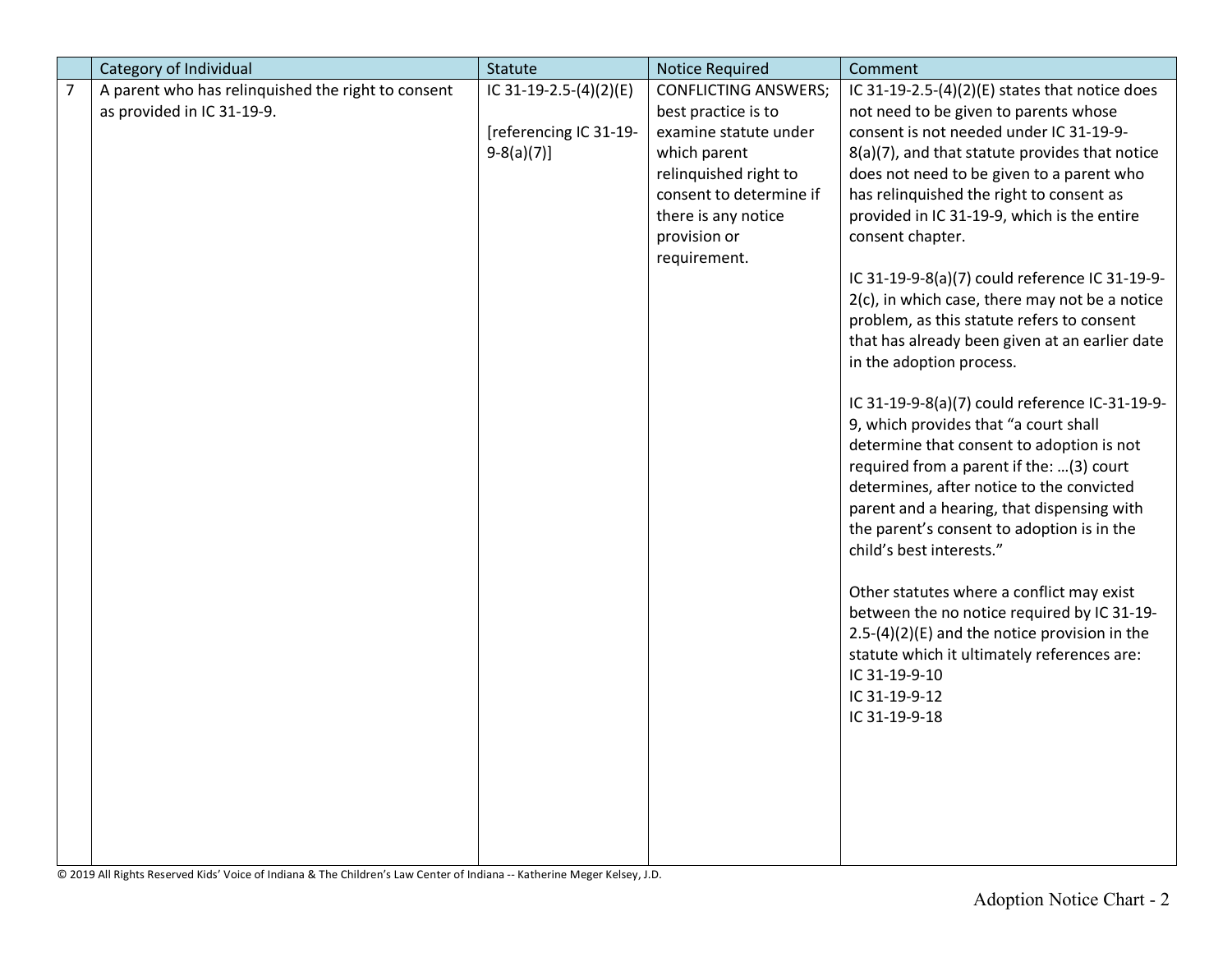|                  | Category of Individual                                 | Statute              | <b>Notice Required</b>      | Comment                                         |
|------------------|--------------------------------------------------------|----------------------|-----------------------------|-------------------------------------------------|
| 8                | Parent whose consent is not required by IC 31-19-9-    | IC 31-19-2.5-4(2)(F) | <b>CONFLICTING ANSWERS;</b> | Although IC 31-19-2.5-4 says that no notice     |
|                  | 8(a)(8) [parental rights were terminated, voluntarily  |                      | although no notice is       | need be given to a parent whose rights have     |
|                  | or involuntarily, under juvenile code at IC 31-35]     | [referencing         | required, the adoption      | been terminated because his/her consent is      |
|                  |                                                        | IC 31-19-9-8(a)(8)]  | itself cannot proceed if    | not required by IC 31-19-9-8(a)(8), IC 31-19-   |
|                  |                                                        |                      | there is still time for any | 11-6 provides that an adoption may not be       |
|                  |                                                        |                      | kind of transfer or         | granted if there is an appeal pending or still  |
|                  |                                                        |                      | appeal. Best practice       | time for an appeal to be filed/proceed. See     |
|                  |                                                        |                      | may be to wait until        | also In Re Adoption of C.B.M., 992 N.E.2d 687   |
|                  |                                                        |                      | timeframe has passed or     | (Ind. 2013). Best practice may be to wait until |
|                  |                                                        |                      | give notice.                | timeframe has passed or give notice.            |
| $\boldsymbol{9}$ | Adoption petition alleges that parent's consent is not | IC 31-19-2.5-4(2)(G) | <b>CONFLICITNG ANSWERS;</b> | IC 31-19-2.5-4 says you do not need to give     |
|                  | needed under IC 31-19-9-9, parents convicted of and    |                      | best practice is to give    | notice to people whose consent is not           |
|                  | incarcerated at time of adoption petition for certain  | [referencing         | notice.                     | needed because of IC 31-19-9-9.                 |
|                  | crimes against child's other parent.                   | IC 31-19-9-9]        |                             |                                                 |
|                  |                                                        |                      |                             | However, IC 31-19-9-9 says that that the        |
|                  | Murder<br>voluntary manslaughter                       |                      |                             | court must determine, after notice to the       |
|                  | causing suicide                                        |                      |                             | convicted parent and a hearing, that            |
|                  | attempt to commit these crimes, or crime in another    |                      |                             | dispensing with the parent's consent to         |
|                  | state that is substantially similar to these crimes.   |                      |                             | adoption is in the child's best interests. The  |
|                  |                                                        |                      |                             | statute which provides consent is not need      |
|                  |                                                        |                      |                             | explicitly provides for notice.                 |
| 10               | Adoption petition alleges parent's consent is not      | IC 31-19-2.5-4(2)(H) | <b>CONFLICTING ANSWERS:</b> | Although IC 31-19-2.5-4(2)(H) says notice is    |
|                  | needed under IC 31-19-9-10; at time of filing of       |                      | best practice is to give    | not required for parents whose consent is       |
|                  | adoption petition, parent is convicted of and          | [referencing         | notice.                     | not needed under IC 31-19-9-10, IC 31-19-9-     |
|                  | incarcerated for certain crimes against the child, the | IC 31-19-9-10]       |                             | 10(3) provides that the court, before           |
|                  | child's sibling, or the child's stepsibling of the     |                      |                             | dispensing with the parent's consent, must      |
|                  | parent's current marriage.                             |                      |                             | give notice and have a hearing. The statute     |
|                  |                                                        |                      |                             | which provides consent is not need explicitly   |
|                  | murder<br>voluntary manslaughter                       |                      |                             | provides for notice.                            |
|                  | criminal deviate conduct<br>causing suicide            |                      |                             |                                                 |
|                  | child molesting, Class A/B<br>rape                     |                      |                             |                                                 |
|                  | felony                                                 |                      |                             |                                                 |
|                  | incest, Class B felony                                 |                      |                             |                                                 |
|                  | neglect of a dependent, Class B felony                 |                      |                             |                                                 |
|                  | battery of a child, Class C felony                     |                      |                             |                                                 |
|                  | battery, Class A/B felony                              |                      |                             |                                                 |
|                  | attempt to commit an offense described above.          |                      |                             |                                                 |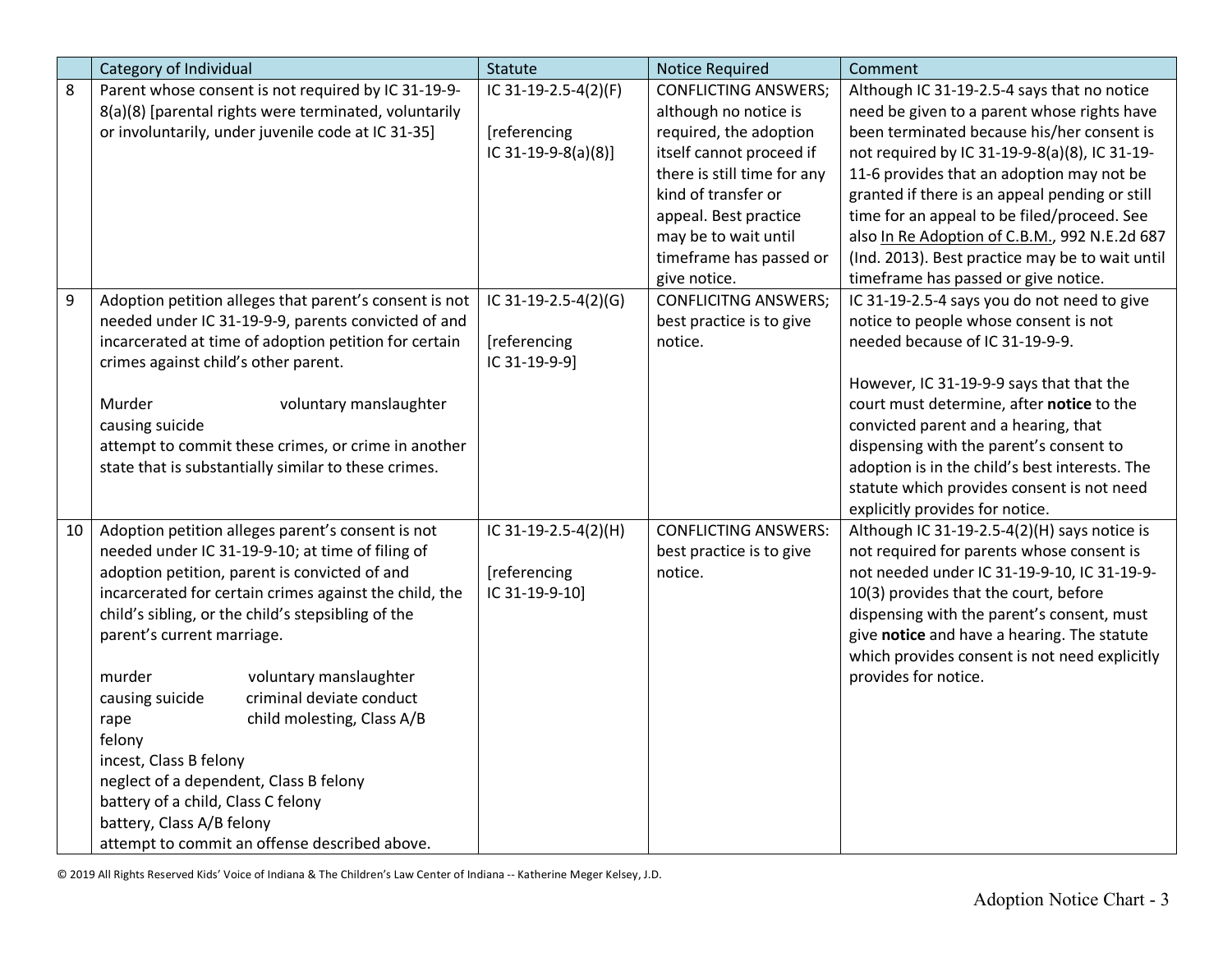|    | Category of Individual                                   | Statute              | <b>Notice Required</b>     | Comment                                           |
|----|----------------------------------------------------------|----------------------|----------------------------|---------------------------------------------------|
| 11 | Putative father who failed to:                           | IC 31-19-2.5-4(2)(I) | For IC 31-19-9-12(1),      | Consent can be irrevocably implied in these       |
|    | (1) to file a motion to contest the adoption, OR         |                      | give notice, since statute | situations. But see also In re Adoption of        |
|    | (2) failed to appear for the hearing on the motion to    | [referencing         | itself requires notice.    | B.W., 908 N.E.2d 586, 594 (holding that the       |
|    | contest the adoption proceeding, OR                      | IC 31-19-9-12,       |                            | putative father's filing of a paternity action    |
|    | (3) filed a paternity petition but failed to establish   | subsections (1)      | For IC 31-19-9-12(2),      | was sufficient to preclude a finding that his     |
|    | paternity, OR                                            | through (4)]         | give notice, since statute | consent to the adoption was irrevocably           |
|    | (4) failed to register with the Putative Father Registry |                      | itself requires notice.    | implied, even though he did not also a file a     |
|    | within the time limits, when required to do so           |                      |                            | motion to contest the adoption).                  |
|    |                                                          |                      | For IC 31-19-9-12(3),      |                                                   |
|    |                                                          |                      | none needed.               | Although IC 31-19-2.5-4(2)(I) says no notice      |
|    |                                                          |                      |                            | need be given to people whose consent is not      |
|    |                                                          |                      | For IC 31-19-9-12(4),      | necessary under IC 31-19-9-12(1) and (2),         |
|    |                                                          |                      | none needed.               | those statutes also provides that a putative      |
|    |                                                          |                      |                            | father has to get notice under IC 31-19-4, and    |
|    |                                                          |                      |                            | subsection (2) at least implies that the          |
|    |                                                          |                      |                            | putative father had notice. Subsections (3)       |
|    |                                                          |                      |                            | and (4) do not appear to have any conflicting     |
|    |                                                          |                      |                            | notice requirements.                              |
| 12 | Putative Father registers with the Putative Father       | IC 31-19-5-12        | YES, notice must be        | IC 31-19-5-12 provides that to be entitled to     |
|    | Registry after the adoption petition is filed, but       |                      | given.                     | notice of an adoption, a putative father must     |
|    | before the child is thirty (30) days old.                |                      |                            | register with the putative father registry not    |
|    |                                                          |                      |                            | later than: (1) 30 days after the child's birth;  |
|    |                                                          |                      |                            | or (2) the earlier of the date of the filing of a |
|    |                                                          |                      |                            | petition for the: (A) child's adoption; or (B)    |
|    |                                                          |                      |                            | termination of the parent-child relationship      |
|    |                                                          |                      |                            | between the child and the child's mother;         |
|    |                                                          |                      |                            | whichever occurs later.                           |
|    |                                                          |                      |                            |                                                   |
|    |                                                          |                      |                            | See In Re I.J., 39 N.E.3d 1184 (Ind. Ct. App.     |
|    |                                                          |                      |                            | 2015) (holding because Putative Father            |
|    |                                                          |                      |                            | registered before the child was thirty days       |
|    |                                                          |                      |                            | old, his registration was timely; he was          |
|    |                                                          |                      |                            | entitled to notice of the adoption and should     |
|    |                                                          |                      |                            | have been permitted to contest the                |
|    |                                                          |                      |                            | adoption)                                         |
|    |                                                          |                      |                            |                                                   |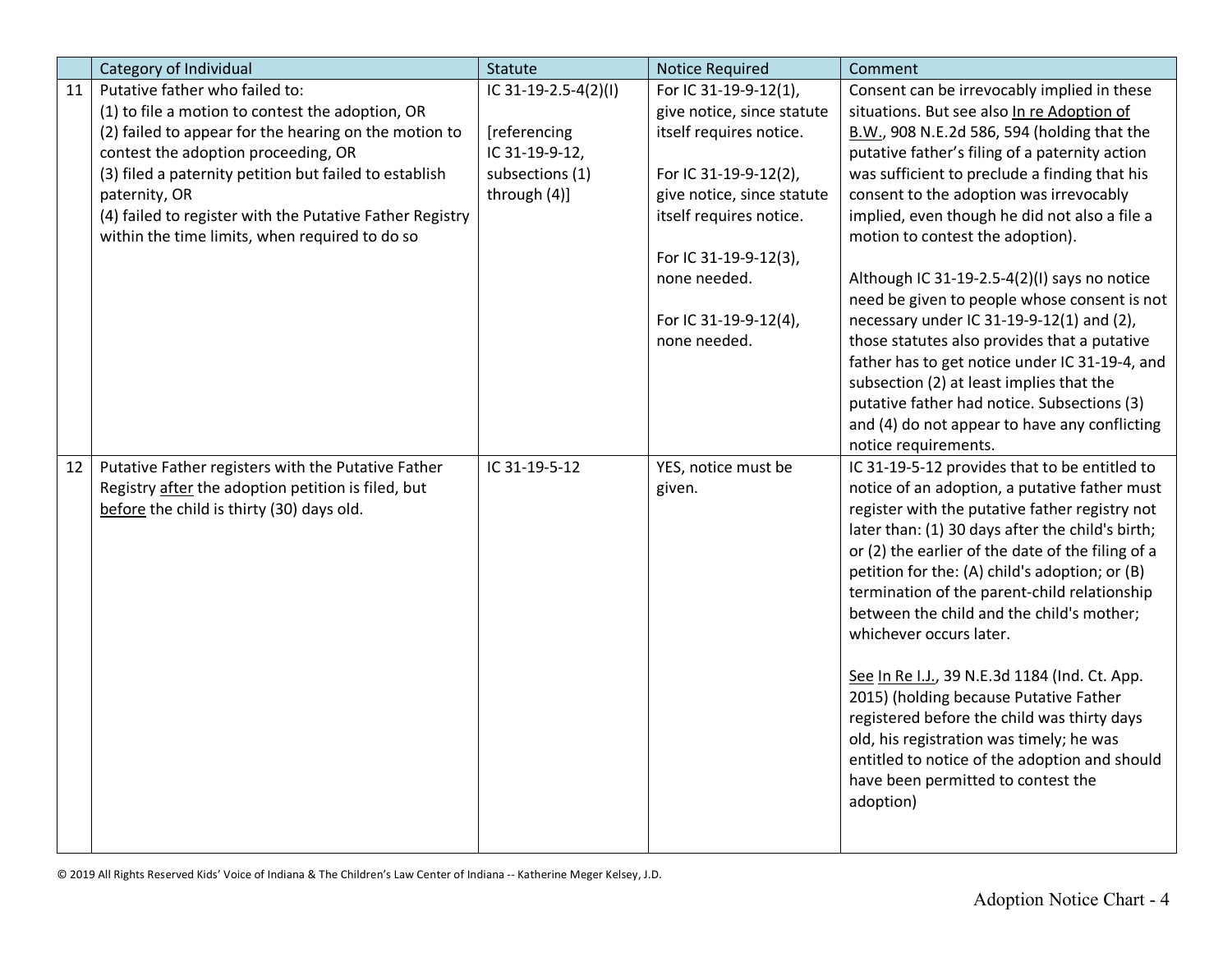|    | Category of Individual                                                                                                                                                                                                                                                                                                                                                                                                                     | Statute                                                | <b>Notice Required</b>                                             | Comment                                                                                                                                                                                                                                                                                                                                                                                                                                                                                                                                                                 |
|----|--------------------------------------------------------------------------------------------------------------------------------------------------------------------------------------------------------------------------------------------------------------------------------------------------------------------------------------------------------------------------------------------------------------------------------------------|--------------------------------------------------------|--------------------------------------------------------------------|-------------------------------------------------------------------------------------------------------------------------------------------------------------------------------------------------------------------------------------------------------------------------------------------------------------------------------------------------------------------------------------------------------------------------------------------------------------------------------------------------------------------------------------------------------------------------|
| 13 | Putative father whose consent is not needed<br>because of IC 31-19-9-15:<br>(1) Putative father did not file paternity action within<br>30 days of receiving actual notice under IC 31-19-3,<br><b>OR</b><br>(2) Putative father filed paternity action within 30<br>days of receiving actual notice under IC 31-19-3 but<br>failed to establish paternity under that proceeding.<br>See also #4, #5.                                      | IC 31-19-2.5-4(2)(J)<br>[referencing<br>IC 31-19-9-15] | None                                                               | IC 31-19-3 is not a required notice to putative<br>fathers; it is an elective pre-birth notice<br>which may be undertaken by biological<br>mothers and prospective adoptive parents. If<br>they elect to provide pre-birth notice [IC 31-<br>19-3] and the putative father fails to perform<br>his obligations of filing to establish paternity<br>within 30 days and then later establishing<br>paternity, then no more notice of adoption<br>proceedings is necessary. His consent is<br>deemed irrevocably implied at this point, so<br>further notice is necessary. |
| 14 | Person whose consent to adoption is not required by<br>IC 31-19-9-18 because his/her consent is irrevocably<br>implied because:<br>(1) Person fails to file motion to contest adoption<br>within 30 days after service of notice under IC 31-19-<br>4.5; OR<br>(2) Person files a motion to contest adoption but fails<br>to appear at the hearing to contest adoption AND<br>fails to prosecute the motion without unreasonable<br>delay. | IC 31-19-2.5-4(2)(K)<br>[referencing<br>IC 31-19-9-18] | <b>CONFLICTING ANSWERS;</b><br>best practice is to give<br>notice. | Although IC 31-19-2.5-4(2)(K) says that notice<br>is not required to people whose consent is<br>not needed because of IC 31-19-9-18, that<br>statute itself provides an opportunity for<br>them to file a motion to contest the adoption<br>after service of notice under IC 31-19-4.5.<br>This implies that they must first have been<br>given notice, THEN failed to contest the<br>adoption or failed to prosecute their motion<br>to contest the adoption.                                                                                                          |
| 15 | Putative father waived notice required by IC 31-19-4<br>in writing, either before or after birth of child.                                                                                                                                                                                                                                                                                                                                 | IC 31-19-4-8<br>IC 31-19-2.5-4(1)                      | None                                                               | If notice is waived, then putative father<br>cannot come back and contest or challenge<br>adoption.                                                                                                                                                                                                                                                                                                                                                                                                                                                                     |
| 16 | Person waived notice required by IC 31-19-4.5 in<br>writing, with proper acknowledgments, before or<br>after birth of child.                                                                                                                                                                                                                                                                                                               | IC 31-19-4.5-4<br>IC 31-19-2.5-4(1)                    | None                                                               | If notice is waived, then person cannot come<br>back and contest or challenge adoption.                                                                                                                                                                                                                                                                                                                                                                                                                                                                                 |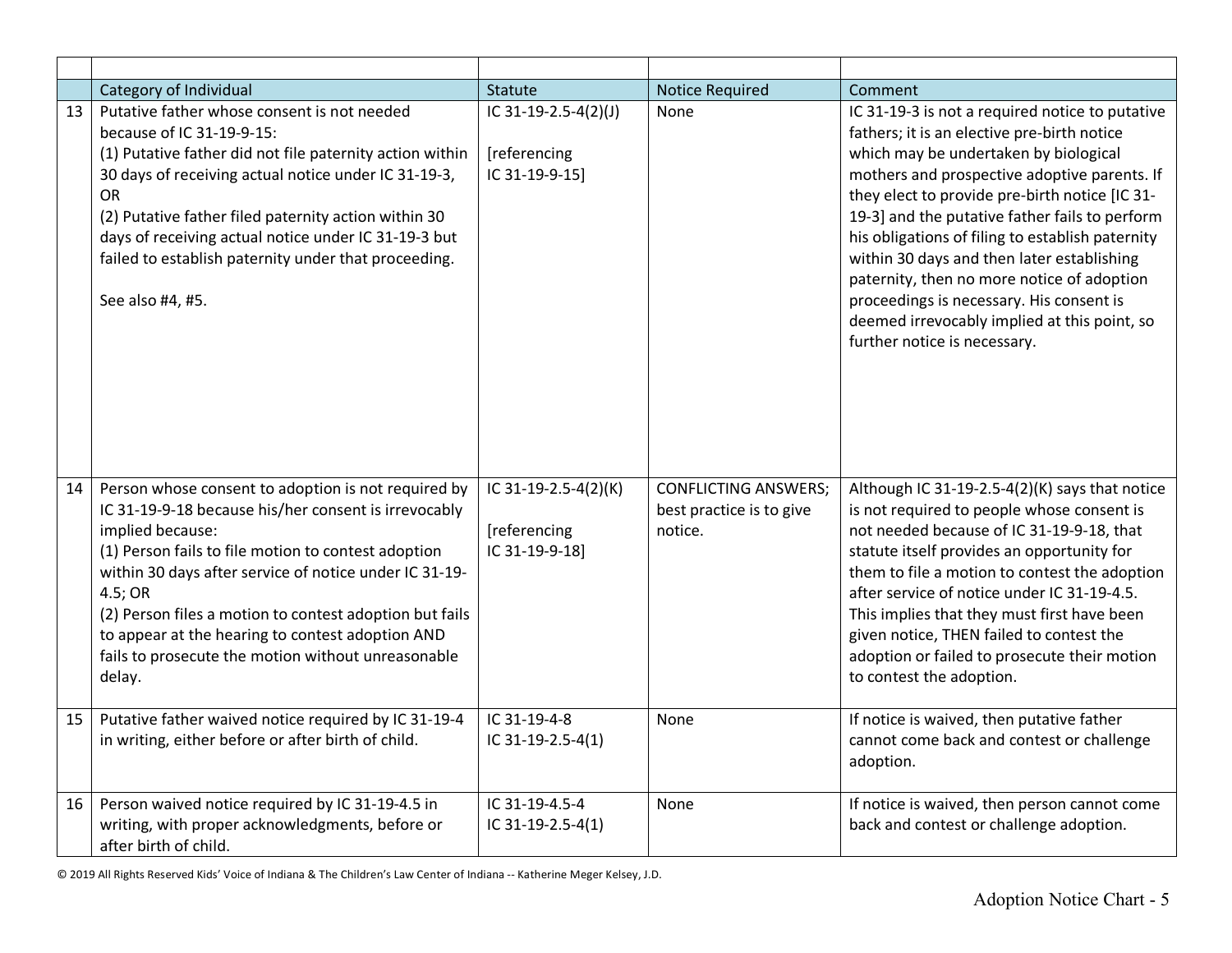|    | Category of Individual                                                                                                                                                                                                                                              | Statute         | <b>Notice Required</b>        | Comment                                                                                                                                                                                                                                                                                                |
|----|---------------------------------------------------------------------------------------------------------------------------------------------------------------------------------------------------------------------------------------------------------------------|-----------------|-------------------------------|--------------------------------------------------------------------------------------------------------------------------------------------------------------------------------------------------------------------------------------------------------------------------------------------------------|
| 17 | Putative father who did not register with putative<br>father registry; AND mother has not given Putative<br>Father's name or address or both to attorney or<br>licensed child placing agency, on or before the day<br>Mother signs adoption consents.               | IC 31-19-4-6    | None                          |                                                                                                                                                                                                                                                                                                        |
| 18 | Putative father, to whom IC 31-19-4 would apply,<br>was already given ACTUAL notice of potential<br>adoption under IC 31-19-3.<br>See also #12.                                                                                                                     | IC 31-19-4-9(1) | None                          | Putative father was already given actual<br>notice under the elective pre-birth notice<br>statutes, making duplicate notice under IC<br>31-19-4 unnecessary.                                                                                                                                           |
| 19 | Someone attempted to give putative father, to<br>whom IC 31-19-4 would apply, notice under IC 31-<br>19-3 AND putative father could not be located at the<br>address provided, UNLESS putative father registered<br>that address with the putative father registry. | IC 31-19-4-9(2) | None                          |                                                                                                                                                                                                                                                                                                        |
| 20 | Putative father of a child, where mother of that child<br>is considering potential adoptive placement, before<br>the child is born.                                                                                                                                 | $IC.31-19-3-1$  | Notice MAY be given           | Elective notice; this notice does not obligate<br>mother to go through with the adoptive<br>placement. [IC 31-19-3-1]. If notice done<br>through this chapter, attorneys/LCPA filing<br>adoption petition must submit affidavit<br>detailing circumstances around service of<br>notice [IC 31-19-3-3]. |
| 21 | On or before signing adoption consents, mother<br>gave name and address of putative father to<br>attorney/LCPA, AND putative father has not had his<br>rights terminated, AND putative father has not given<br>consent.                                             | IC 31-19-4-1    | YES, notice must be<br>given. | If notice was given to putative father<br>according to TR 4.1, no further notice is<br>necessary, even if putative father did not get<br>actual notice. [IC 31-19-4-7]                                                                                                                                 |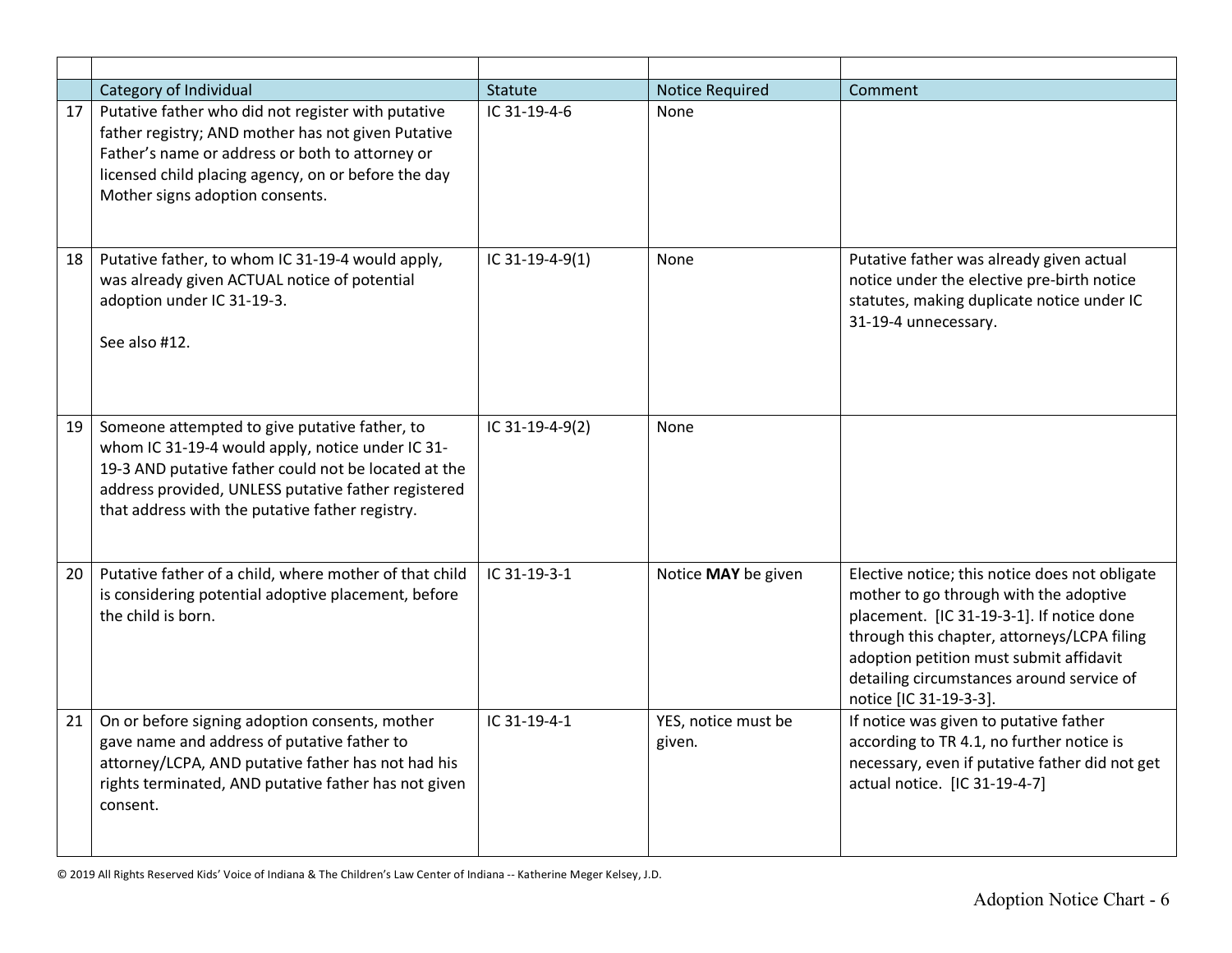|    | Category of Individual                                                                                                                                                                                                                                                                                             | <b>Statute</b>       | <b>Notice Required</b>                                    | Comment                                                                                                                                                                                                                       |
|----|--------------------------------------------------------------------------------------------------------------------------------------------------------------------------------------------------------------------------------------------------------------------------------------------------------------------|----------------------|-----------------------------------------------------------|-------------------------------------------------------------------------------------------------------------------------------------------------------------------------------------------------------------------------------|
| 22 | On or before signing adoption consents, mother did<br>not give name or address or both of putative father<br>to attorney/LCPA, AND putative father registered<br>with the putative father registry, AND he has not<br>consented or had his rights terminated                                                       | IC 31-19-4-2         | YES, notice must be<br>given.                             | If notice was given to putative father<br>according to TR 4.1, no further notice is<br>necessary, even if putative father did not get<br>actual notice. [IC 31-19-4-7]                                                        |
| 23 | On or before signing adoption consents, mother tells<br>attorney/LCPA that child was conceived outside of<br>Indiana, AND does not disclose name or address or<br>both of putative father, AND the putative father has<br>not consented AND putative father is not registered<br>with the putative father registry | IC 31-19-4-3         | YES, notice must be<br>given (service by<br>publication). | Service on putative father is done by<br>publication; if notice was given to putative<br>father according to TR 4.13, no further notice<br>is necessary, even if putative father did not<br>get actual notice. [IC 31-19-4-7] |
| 24 | Adoption petition alleges that consent of a parent is<br>not necessary and was not obtained because of: IC<br>31-19-9-8(a)(1) [abandonment of child six months<br>immediately before filing of adoption petition]                                                                                                  | IC 31-19-2.5-2(b)(1) | YES, notice must be<br>given.                             |                                                                                                                                                                                                                               |
| 25 | Adoption petition alleges that consent of a parent is<br>not necessary and was not obtained because of: IC<br>31-19-9-8(a)(2) [parent fails without justifiable cause<br>to communicate significantly with child when able to<br>do so or knowingly fails to provide support when<br>able and required to do so].  | IC 31-19-2.5-2(b)(2) | YES, notice must be<br>given.                             |                                                                                                                                                                                                                               |
| 26 | Adoption petition alleges that consent of a biological<br>father is not necessary and was not obtained<br>because of IC 31-19-9-8(a)(4)(B) [biological father of<br>a child born out of wedlock who was conceived as a<br>result of child molesting (IC 35-42-4-3)]                                                | IC 31-19-2.5-2(b)(3) | YES, notice must be<br>given.                             |                                                                                                                                                                                                                               |
| 27 | Adoption petition alleges that consent of a biological<br>father is not necessary and was not obtained<br>because of IC 31-19-9-8(a)(4)(C) [[biological father of<br>a child born out of wedlock who was conceived as a<br>result of sexual misconduct with a minor (IC 35-42-4-<br>9)].                           | IC 31-19-2.5-2(b)(4) | YES, notice must be<br>given.                             |                                                                                                                                                                                                                               |